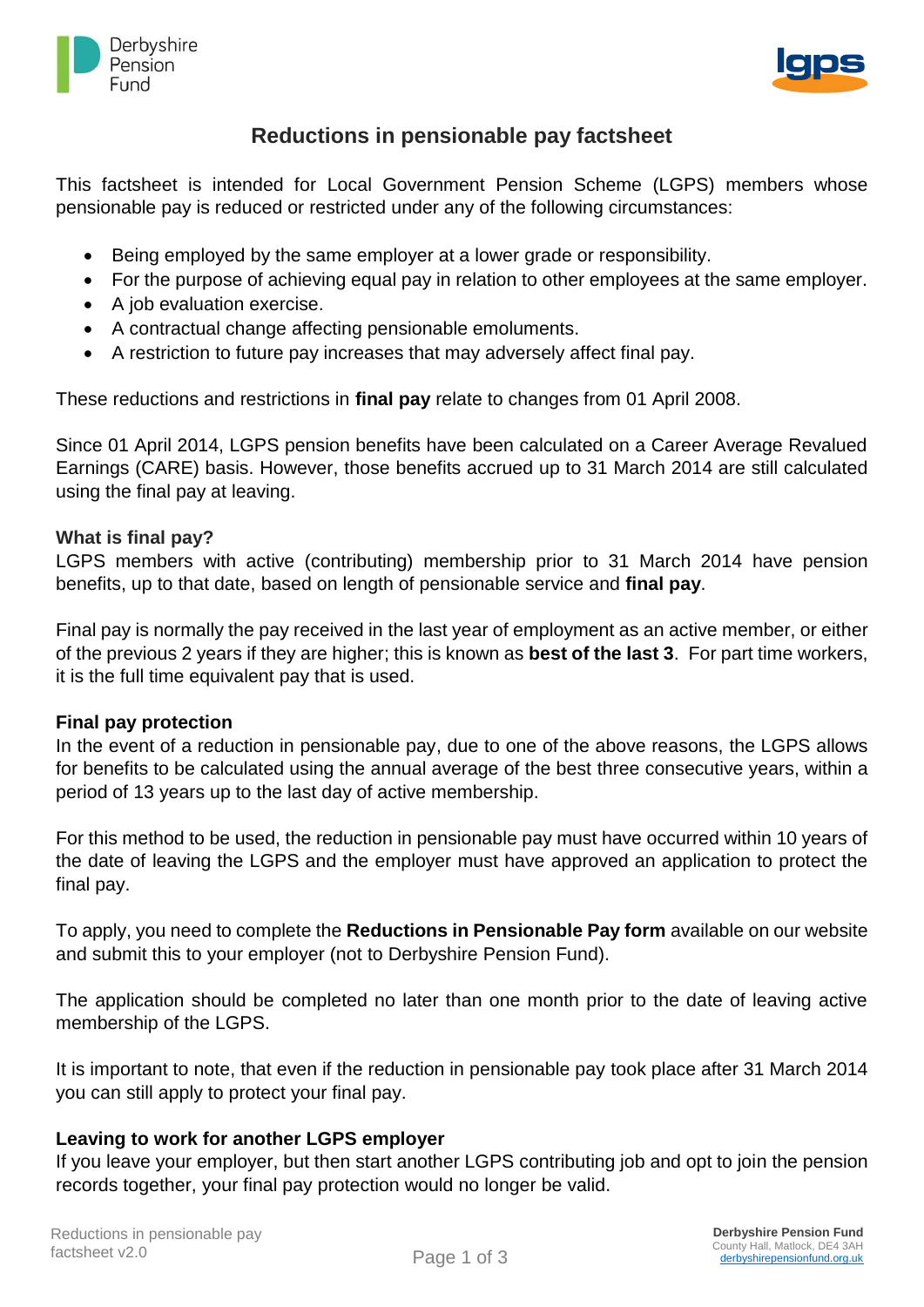



If you decide to keep your records separate, your protection would still apply in the calculation of the pension benefits from the employment you have left.

## **Illustrative examples**

The below examples show the different methods of assessing the final pay to be used in the calculation of benefits for membership up to 31 March 2014.

Note, that where a final pay figure to be used in the calculation of benefits is not from the last three years of membership, as in examples 2 and 3, the final salary benefits are increased in line with inflation up to the date of leaving.

Further to this, in example 3 when comparing consecutive three year periods from the member's last 13 years' pay, pensions increase is applied to the average pay for each period, from the end of that period to the date of leaving.

#### **Example 1:**

Emma leaves the LGPS on 30 November 2020 and her last year's final pay is the highest, so the final pay used is that for the period 01 December 2019 to 30 November 2020.

#### **Example 2:**

Joe leaves the LGPS on 30 November 2020. His pensionable pay was lower in his last year so LGPS rules allow for either of the previous 2 years to be used. This is the **best of the last 3** method.

Joe's last three years' pensionable pay figures are:

- 01 December 2019 to 30 November 2020 = £15,950
- 01 December 2018 to 30 November 2019 = £15,880
- **01 December 2017 to 30 November 2018 = £16,130**

In Joe's case the final pay used in the calculation of his benefits is **£16,130**.

#### **Example 3:**

Trevor is remaining in the LGPS following a reduction to his pensionable pay and applied for **final pay protection**, which has been approved by his employer.

In this example Trevor's pensionable pay reduced from 01 April 2020. The 10 year protection starts on 01 April 2020 and ends on 31 March 2030.

The calculation is made by taking the highest three consecutive years' pensionable pay (ending 31 March) within the last 13 years of LGPS membership, and dividing this by three.

01 April 2029 to 31 March 2030 = £17,540 01 April 2028 to 31 March 2029 = £17,230 01 April 2027 to 31 March 2028 = £16,990 01 April 2026 to 31 March 2027 = £16,680 01 April 2025 to 31 March 2026 = £16,220